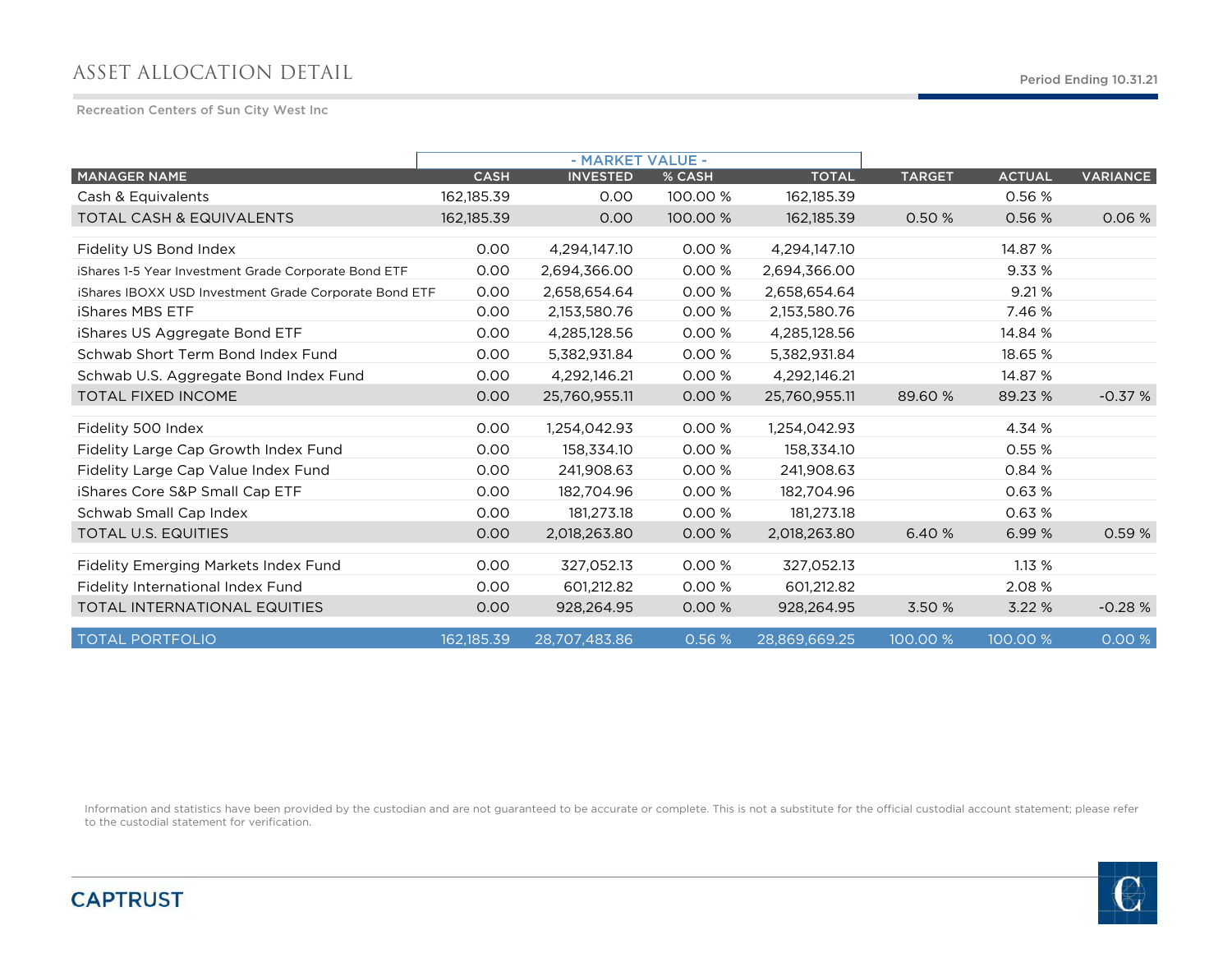### ASSET ALLOCATION SUMMARY

Recreation Centers of Sun City West Inc

International Equities U.S. Equities Cash & Equivalents Fixed Income International Equities U.S. Equities Cash & Equivalents Fixed Income TARGET ALLOCATIONACTUAL ALLOCATION

# 100% 80%60%40%20%0%

| 10 21  |
|--------|
| 0.56%  |
| 89.23% |
| 6.99%  |
| 3.22%  |

| ASSET REBALANCING ANALYSIS |                          |                          |                  |  |  |  |  |  |  |  |  |  |
|----------------------------|--------------------------|--------------------------|------------------|--|--|--|--|--|--|--|--|--|
| <b>Asset Class</b>         | <b>Actual Allocation</b> | <b>Target Allocation</b> | $(+/-)$ Variance |  |  |  |  |  |  |  |  |  |
| Cash & Equivalents         | 0.56%                    | 0.50%                    | 0.06%            |  |  |  |  |  |  |  |  |  |
| Fixed Income               | 89.23%                   | 89.60%                   | $-0.37\%$        |  |  |  |  |  |  |  |  |  |
| U.S. Equities              | 6.99%                    | 6.40%                    | 0.59%            |  |  |  |  |  |  |  |  |  |
| International Equities     | 3.22%                    | 3.50%                    | $-0.28%$         |  |  |  |  |  |  |  |  |  |

#### HISTORIC ALLOCATION TREND

**CAPTRUST** 

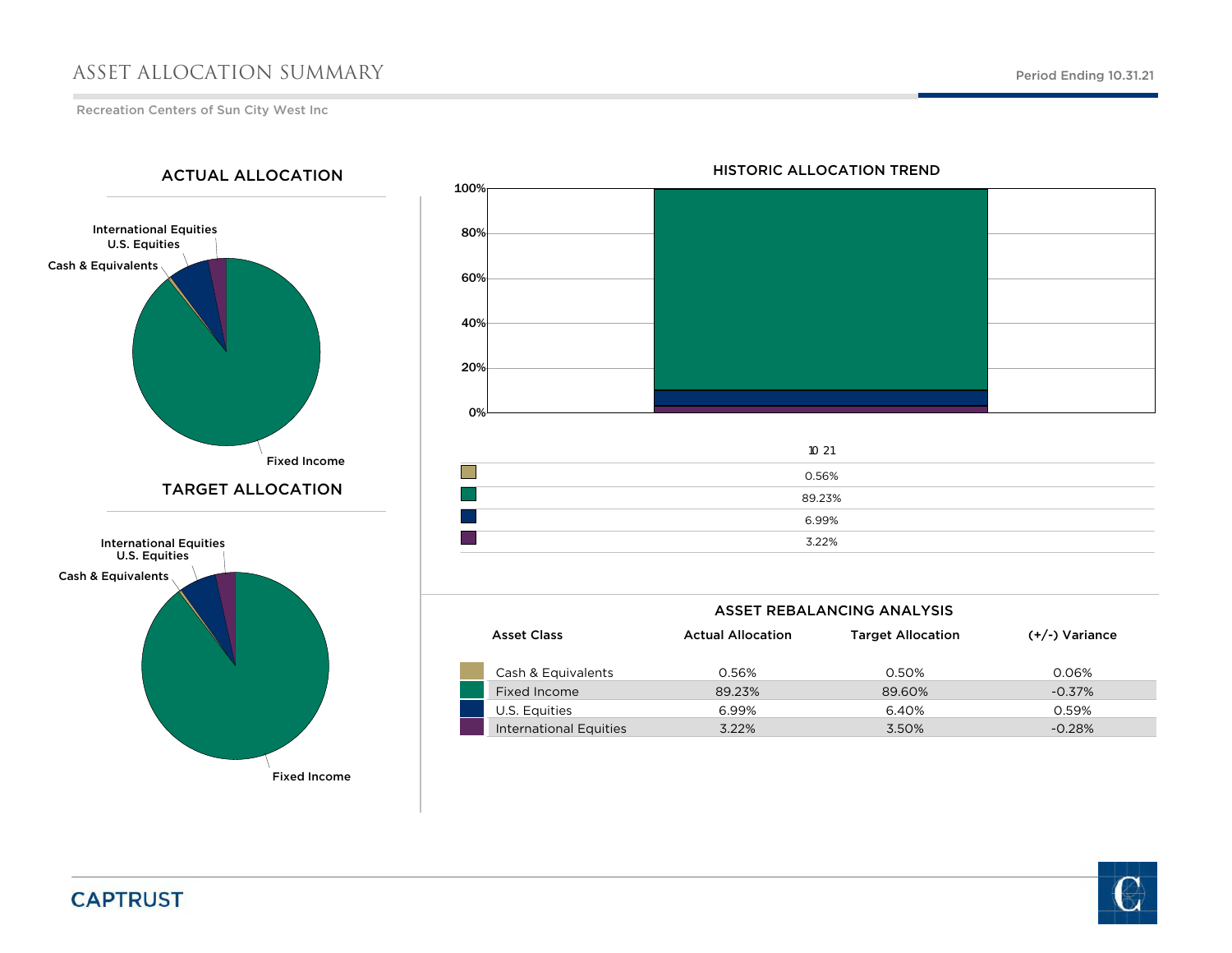Recreation Centers of Sun City West Inc

| <b>CASH &amp; EQUIVALENTS RETURNS</b>          | <b>MTD'21</b> | QTD'21   | <b>YTD'21</b> | 2020  | 2019  | 2018 | 1 YEAR | 3 YEAR   | 5 YEAR |          | <b>INCEPT INCEPT DATE</b> |
|------------------------------------------------|---------------|----------|---------------|-------|-------|------|--------|----------|--------|----------|---------------------------|
| <b>TOTAL CASH &amp; EQUIVALENTS</b>            | $0.00\%$      | $0.00\%$ | N/A           | N/A   | N/A   | N/A  | N/A    | N/A      | N/A    | 0.00%    | 09/10/2021                |
| <b>BBGBARC 1-3 MONTH T-BILL</b>                | 0.00%         | 0.00%    | 0.03%         | 0.50% | 2.14% | .82% | 0.04%  | $1.02\%$ | 1.07%  | $0.00\%$ |                           |
| <b>CASH &amp; EQUIVALENTS MANAGER RESULTS:</b> |               |          |               |       |       |      |        |          |        |          |                           |
| <b>Cash &amp; Equivalents</b>                  | 0.00%         | 0.00%    | N/A           | N/A   | N/A   | N/A  | N/A    | N/A      | N/A    | 0.00%    | 09/10/2021                |
| BBgBarc 1-3 Month T-Bill                       | 0.00%         | 0.00%    | 0.03%         | 0.50% | 2.14% | .82% | 0.04%  | 1.02%    | 1.07%  | 0.00%    |                           |

| <b>FIXED INCOME RETURNS</b>                          | <b>MTD'21</b> | QTD'21   | <b>YTD'21</b> | 2020   | 2019   | 2018     | 1 YEAR   | <b>3 YEAR</b> | 5 YEAR | <b>INCEPT</b> | <b>INCEPT DATE</b> |
|------------------------------------------------------|---------------|----------|---------------|--------|--------|----------|----------|---------------|--------|---------------|--------------------|
| <b>TOTAL FIXED INCOME</b>                            | $-0.14%$      | $-0.14%$ | N/A           | N/A    | N/A    | N/A      | N/A      | N/A           | N/A    | $-1.14%$      | 09/14/2021         |
| <b>BBGBARC AGGREGATE BOND INDEX</b>                  | $-0.03%$      | $-0.03%$ | $-1.58%$      | 7.51%  | 8.72%  | 0.01%    | $-0.48%$ | 5.63%         | 3.10%  | $-1.24%$      |                    |
| <b>FIXED INCOME MANAGER RESULTS:</b>                 |               |          |               |        |        |          |          |               |        |               |                    |
| <b>Fidelity US Bond Index</b>                        | $-0.01%$      | $-0.01%$ | N/A           | N/A    | N/A    | N/A      | N/A      | N/A           | N/A    | $-1.28%$      | 09/14/2021         |
| BBgBarc Aggregate Bond Index                         | $-0.03%$      | $-0.03%$ | $-1.58%$      | 7.51%  | 8.72%  | 0.01%    | $-0.48%$ | 5.63%         | 3.10%  | $-1.24%$      |                    |
| iShares 1-5 Year Investment Grade Corporate Bond ETF | $-0.50%$      | $-0.50%$ | N/A           | N/A    | N/A    | N/A      | N/A      | N/A           | N/A    | $-0.80%$      | 09/14/2021         |
| BBgBarc 1-5 Yr Corp TR USD                           | $-0.52%$      | $-0.52%$ | $-0.31%$      | 5.42%  | 6.96%  | 0.95%    | 0.66%    | 4.27%         | 2.92%  | $-0.77\%$     |                    |
| iShares IBOXX USD Investment Grade Corporate Bond E  | 0.53%         | 0.53%    | N/A           | N/A    | N/A    | N/A      | N/A      | N/A           | N/A    | $-1.74%$      | 09/14/2021         |
| Markit iBoxx Liquid IG TR USD                        | 0.37%         | 0.37%    | $-1.42%$      | 11.30% | 17.27% | $-3.69%$ | 2.29%    | 9.26%         | 5.33%  | $-1.62%$      |                    |
| <b>iShares MBS ETF</b>                               | $-0.27%$      | $-0.27%$ | N/A           | N/A    | N/A    | N/A      | N/A      | N/A           | N/A    | $-0.78%$      | 09/14/2021         |
| BBgBarc US MBS TR                                    | $-0.19%$      | $-0.19%$ | $-0.86%$      | 3.89%  | 6.35%  | 0.99%    | $-0.57%$ | 4.01%         | 2.18%  | $-0.72%$      |                    |
| iShares US Aggregate Bond ETF                        | $-0.01%$      | $-0.01%$ | N/A           | N/A    | N/A    | N/A      | N/A      | N/A           | N/A    | $-1.30%$      | 09/14/2021         |
| BBgBarc Aggregate Bond Index                         | $-0.03%$      | $-0.03%$ | $-1.58%$      | 7.51%  | 8.72%  | 0.01%    | $-0.48%$ | 5.63%         | 3.10%  | $-1.24%$      |                    |
| Schwab Short Term Bond Index Fund                    | $-0.51%$      | $-0.51%$ | N/A           | N/A    | N/A    | N/A      | N/A      | N/A           | N/A    | $-0.76%$      | 09/14/2021         |
| BBgBarc 1-5 Year Govt/Credit FI Adj                  | $-0.51%$      | $-0.51%$ | $-0.76%$      | 4.66%  | 5.02%  | 1.38%    | $-0.41%$ | 3.42%         | 2.11%  | $-0.79%$      |                    |
| Schwab U.S. Aggregate Bond Index Fund                | $-0.01%$      | $-0.01%$ | N/A           | N/A    | N/A    | N/A      | N/A      | N/A           | N/A    | $-1.28%$      | 09/14/2021         |
| BBgBarc Aggregate Bond Index                         | $-0.03%$      | $-0.03%$ | $-1.58%$      | 7.51%  | 8.72%  | 0.01%    | $-0.48%$ | 5.63%         | 3.10%  | $-1.24%$      |                    |